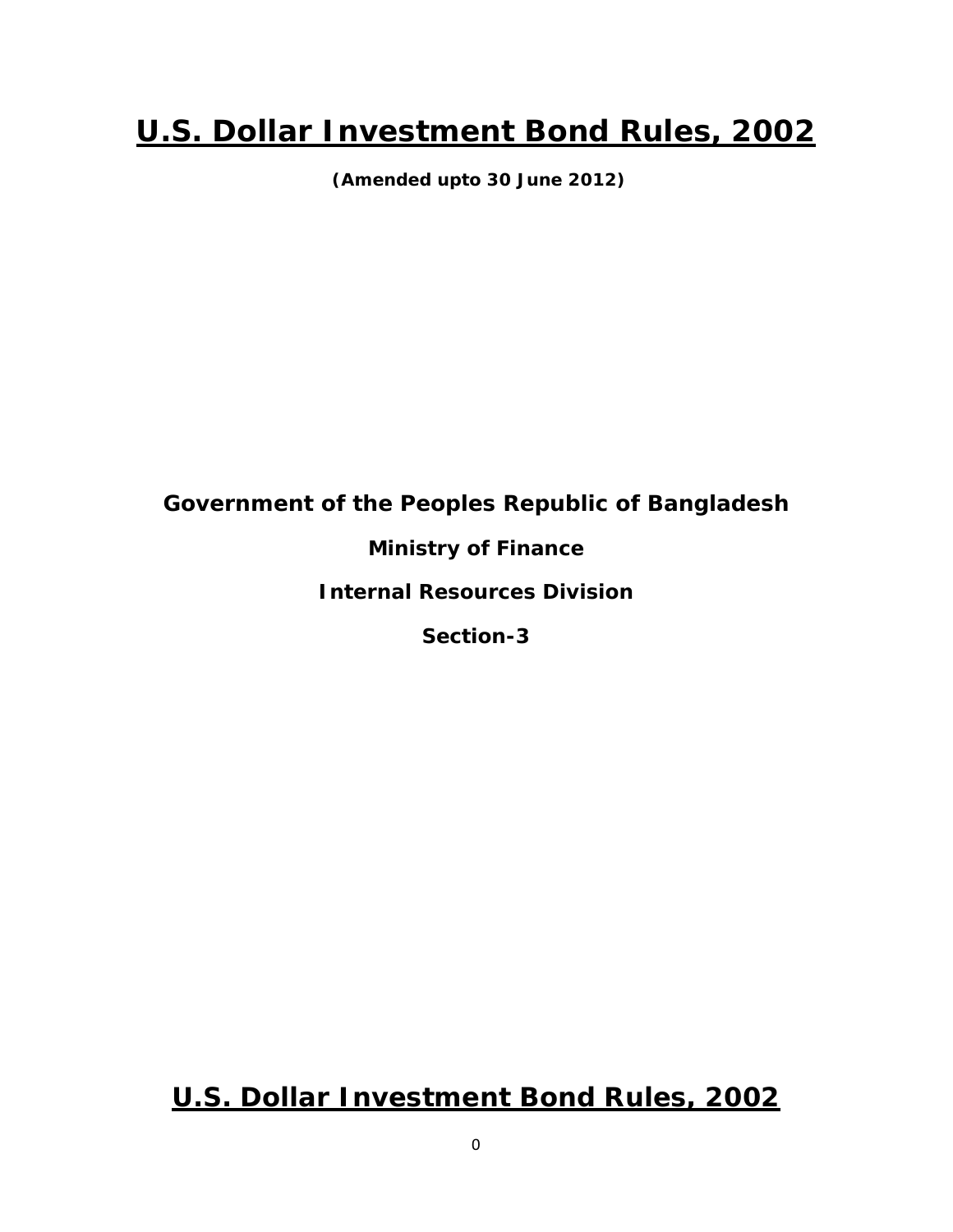### **(Government of the Peoples Republic of Bangladesh)**

#### **1. Short title, application and commencement:**

(1) These rules may be called the U.S. Dollar Investment Bond Rules, 2002, and shall apply to

- (a)a person who purchases a Bond;
- (b)a person in whose name a Bond is purchased;
- (c) a person named as a nominee in respect of a Bond, and
- (d) such other person or persons as may be related in operation of these rules

(2) These shall come into force with effect from 01 November 2002.

#### **2. Definitions:**

In these rules, unless there is anything repugnant in the subject or context:

(1) 'Bond' means U.S. Dollar Investment bond purchased and held under the provision of these rules;

(2) 'Holder' means the person in whose name the Bond has been issued under rule  $3$ ;

(3) 'Issuing Authority' means the Bangladesh Bank offices and the scheduled bank Branches/authorized dealers in Bangladesh and their authorised offices abroad and shall include any such authority as the government may, from time to time, determines;

(4) 'Nominee' means the person(s) named by the purchaser of the Bond to receive the amount(s) due against the Bond including the interest accrued and death risk benefit, if any, in the event of the death of the holder of the Bond;

(5) **'Office of Issue'** means the office or branch of a bank that issues the bonds which must hold Authorized Dealership in Foreign Exchange from Bangladesh Bank. A Foreign branch, Representative Office, Foreign Correspondent/Exchange Company/Exchange House of an Authorized Dealer Bank may also act as an office of issue and any other special booth that the Government may decide to open for promoting the sale of the Bond;"

(6) 'Paying Office' means the office from which the interest, the principal value and death risk benefit, if any, and the surrender value of the Bond will be paid.

(7) 'P.D.O.' means the 'Public Debt Office' of Bangladesh Bank, which manages debts and maintains the accounts relating thereto on behalf of the Government of the People's Republic of Bangladesh;

(8) 'Purchaser' means a person who is eligible to purchase a Bond under rule 3; and

(9) 'Non-resident account holder' means an FC account holder who is a Bangladesh national residing abroad and also includes a Bangladesh national having his/her origin in Bangladesh but for any reason has assumed foreign nationality and is residing abroad.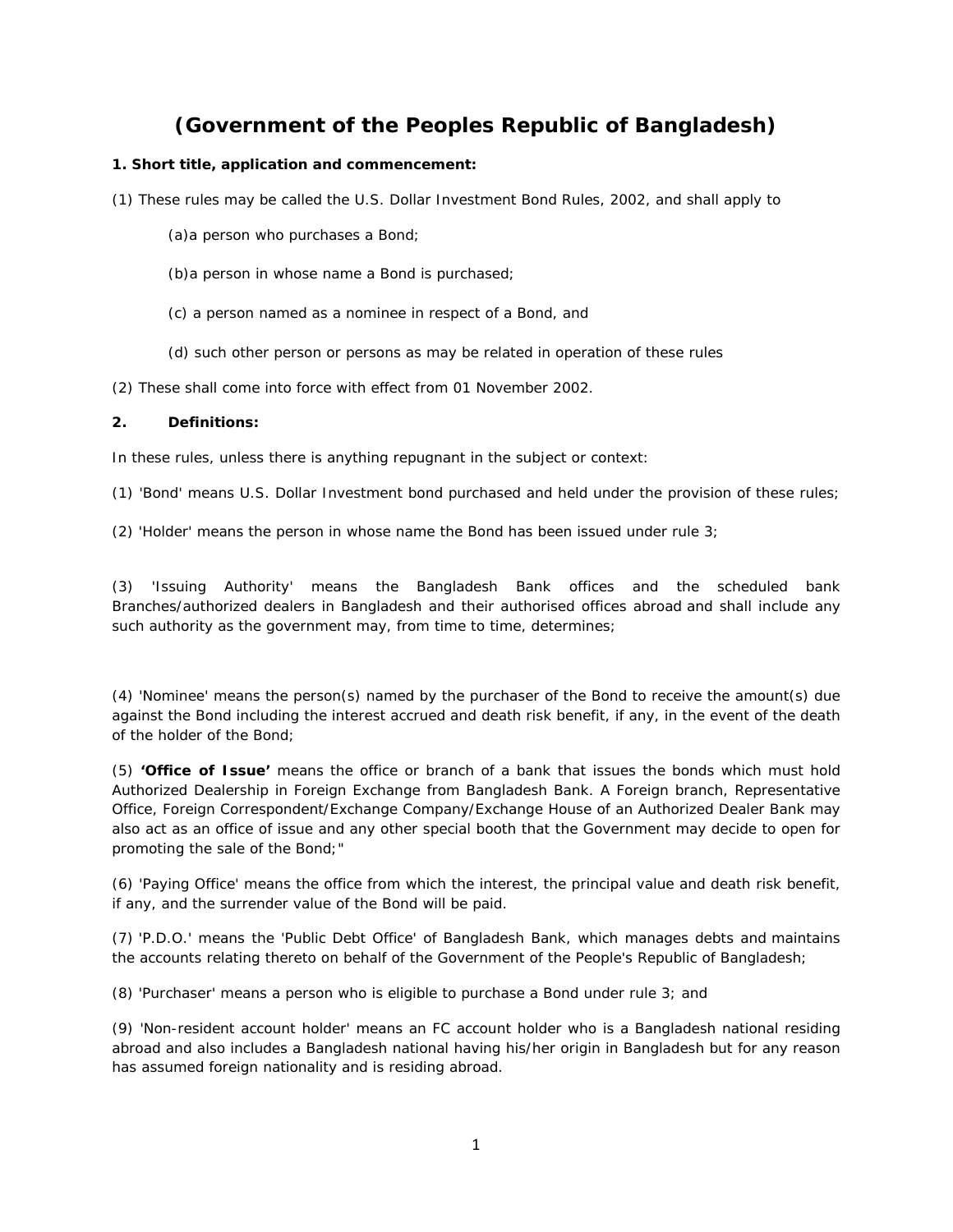#### II. Eligibility

#### **3. Eligibility for purchase of the Bond:**

The Bond may be issued in the name of a holder of a non-resident account against remittances from abroad to the account.

#### III. Special features of the bond

#### **4. Maturity, denomination, etc.**

(1) The U.S. Dollar Investment Bond(s) shall be matured for payment after completion of three years from the date of its issue. The Bond holder will be entitled to draw interest on half-yearly basis at 6.5% fixed rate per annum in U.S. Dollar. However, the Bond holder may surrender the Bond(s) before maturity and encash the same at the paying office in which case interest will be paid as under:

|     | Encashment                                               | Interest payable |
|-----|----------------------------------------------------------|------------------|
| (a) | Within one year from the date of issue.                  | No interest.     |
| (b) | After completion of one year but within<br>two years.    | 5.5%             |
| (c) | After completion of two years but within<br>three years. | $6.0\%$          |
| (d) | After completion of 3 years.                             | 6.5%             |

In case of premature encashment the Bond holder will be entitled to draw interest only for the completed one year, for example, if the Bond holder desires to encash a Bond at the expiry of one year and seven months he/she will receive the interest for one year only. In that case difference between the interest drawn earlier and interest admissible under these rules will be adjusted from the principal, if necessary.

(2) The Bond (s) shall be issued in the denominations of US\$500, \$1000, \$5000, \$10,000 and \$50,000 and in such other denominations as the Government may decide.

(3) The purchaser can purchase Bond of any amount in multiples of US\$500 without a maximum limit.

(4) For investment of US \$10,000 and above, subject to an initial investment of US\$10,000 in one instance, the concerned purchaser will be provided with death-risk benefit as provided in Rule 14.

(5) The Bond shall not be transferable except as a security for any loan from any scheduled bank in Bangladesh subject to such conditions as may be determined by Bangladesh Bank.

(6) The principal and interest will be payable in US Dollar to the holder or his/her nominee as per rule 9. The principal and interest amount due to the holder or his/her nominee may also be paid in Bangladesh currency if opted for by the holder/ nominee.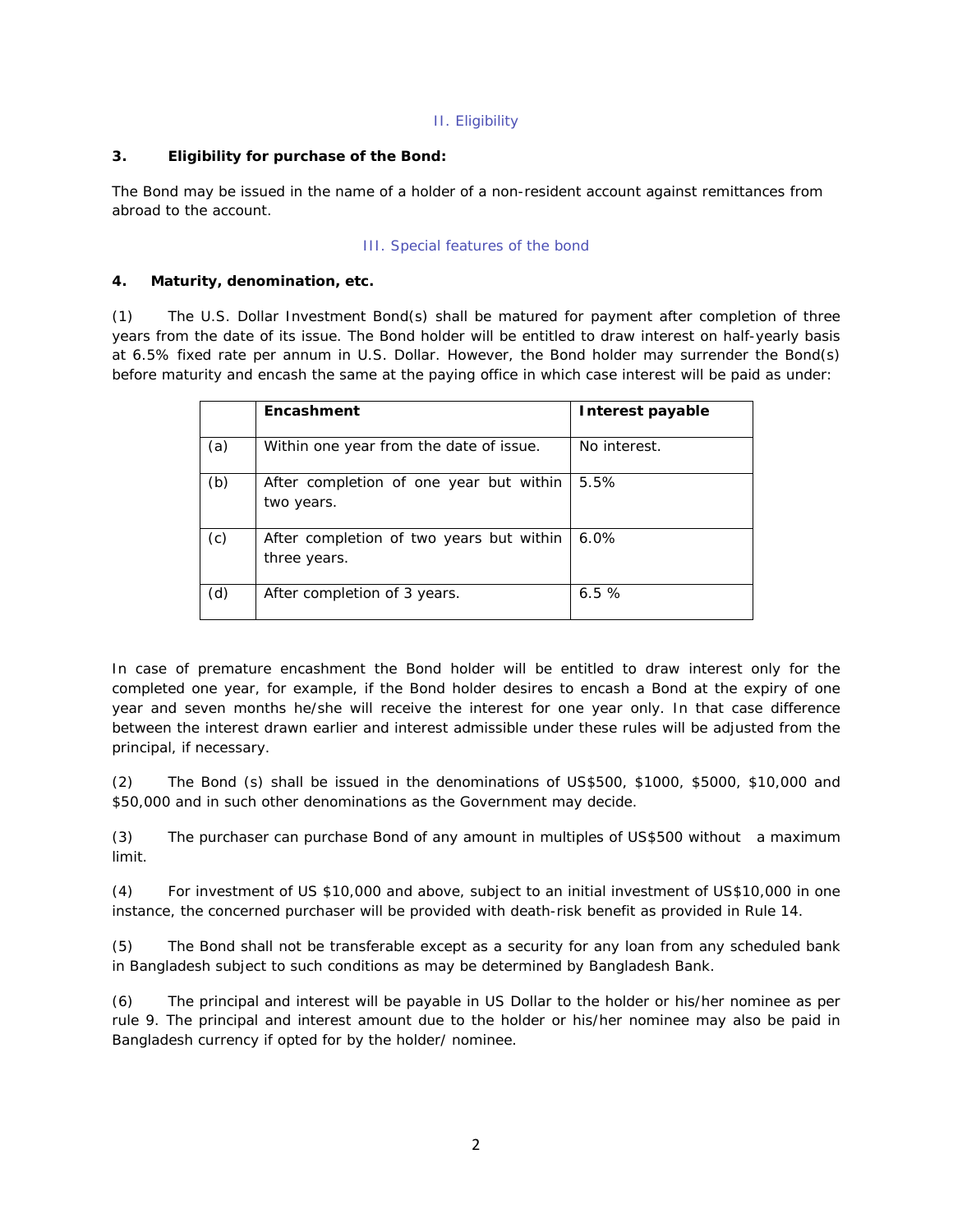On maturity, if a holder fails to encash the Bond(s) in his possession, the principal amount of the Bond(s) shall be treated as reinvested for any number of terms of three years or repatriated abroad in foreign exchange or may be credited to the F.C account in accordance with rule 18(4).

(7) The money invested in the purchase of Bond(s) shall be exempt from tax payable under the Income-Tax act, 1922 (XI of 1922).

(8) The interest accrued/earned on the investment in the Bond(s) shall be free from income-tax and it shall not be added to the total world income.

(9) After the death of the Bond holder the interest of the Bond will be accrued/counted till the maturity of the Bond(s).

#### IV. Procedure for purchase

#### **5. Application form:**

Application for the issue of the US Dollar Investment bond shall be made in form DIB-I annexed hereto. The Form will be obtainable free of charge from the Office of Issue. The Office of Issue shall be supplied with Application forms and Bond Scrips through the Issuing Authority by the PDO, Dhaka.

#### **6. Presentation of Application:**

(1) Application for the issue of the US Dollar Investment bond shall be submitted to any Office of Issue in Form (DIB-1) duly filled in and signed by a purchaser. The Office of Issue shall satisfy itself about the bonafide of the purchaser and the foreign currency amount tendered with the application.

(2) The bank holding the foreign currency amount in F.C. Account for the purchaser may also, on the authorization by the purchaser and on the basis of his/her application, issue Bonds by debit to the F.C. Account of the purchaser.

(3) The applicant (the purchaser) shall clearly indicate in his application the name and address of the nominee in respect of the Bond. Not more than one nominee shall be allowed in respect of a single Bond Scrip.

#### V. Nominee

#### **7. Nominee:**

(1) The purchaser, where he/she himself/herself is a Foreign currency earner intending to purchase the Bond shall mention in his/her application, the name and address of the person who shall be his/her nominee to receive the value of the Bond, interest payable thereon and the death risk benefit, if any, in the event of death of the holder.

(2) There shall not be more than one single nominee for each scrip.

(3) A nomination made under sub-rule (1) or (2) will cease to have any effect if the nominee dies before the death of the holder or before the nominee has received the maturity value of the Bond(s).

#### **8. Cancellation etc. of Nomination:**

A holder of a bond may, by a notice to the issuing authority, cancel or change the nomination made under rule 7 at any time.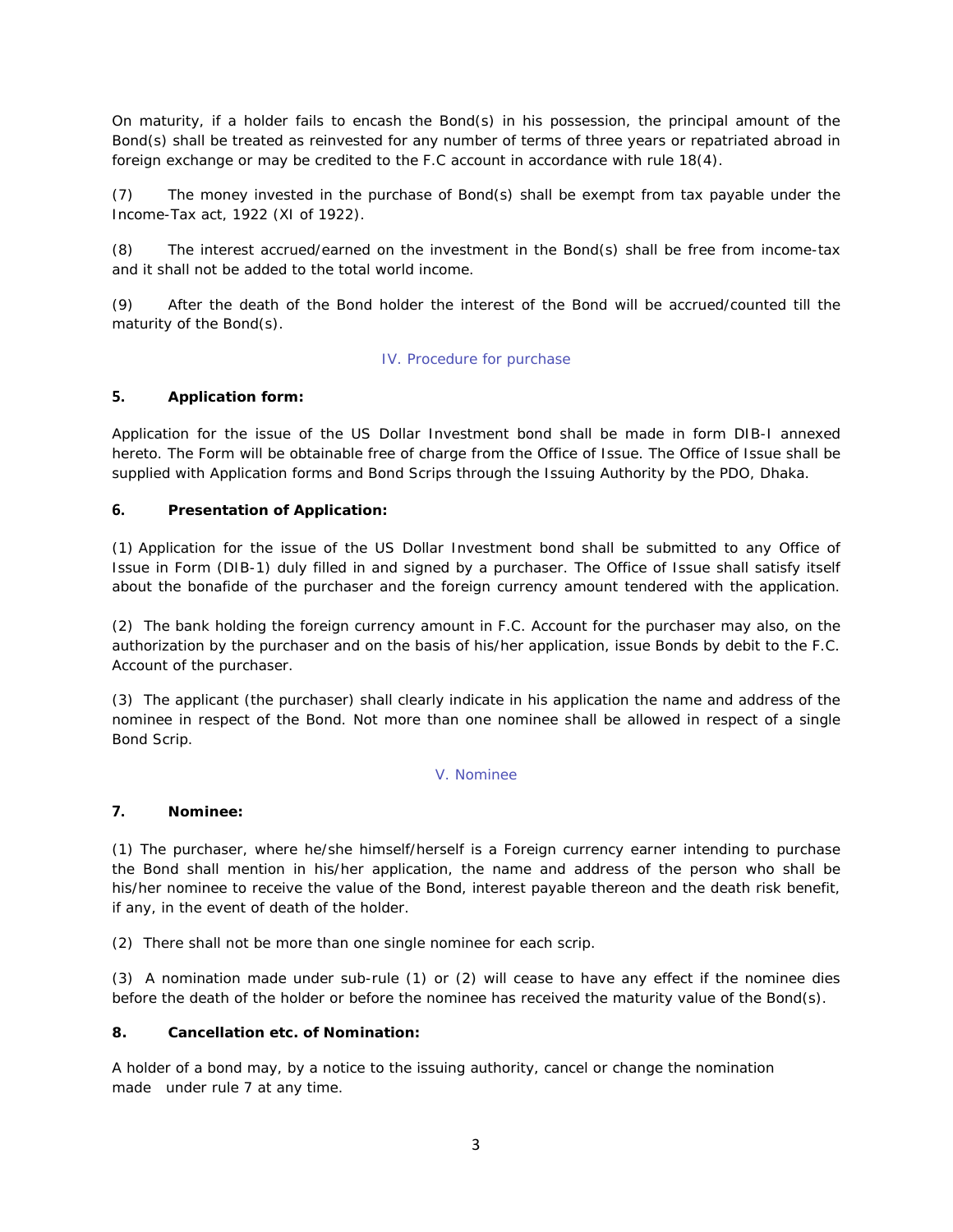#### **9. Death of Bond-holder:**

In the event of the death of the holder of the Bond, the nominee if non-resident shall be entitled to draw the interest and principal amount of the Bond in US Dollar. Both interest and principal amount of the Bond(s) will be payable in Bangladesh currency if the nominee is a resident.

#### **10. Death of nominee:**

When the nominee dies before the death of holder the holder may name a new nominee who shall be entitled to the interest and the principal value of the Bond.

11. Payment to the heir (s) of the deceased holder:

The heir(s) of the deceased holder of the Bond shall produce the probate of the will of the holder or the letters of administration of his/her estate or a succession certificate under the Succession Act, 1925 (XXXIX of 1925) within 6(six) months of the death of the holder. In the event of failure to produce the above document (s) in support of the claims under the bond, the issuing authority shall pay the sum due on the Bond to the person(s) who appear(s) to be entitled to receive the same under the law. The heir(s) will be entitled to draw principal amount, interest and death risk-benefit, if any, inUS Dollar provided that they are non-residents and in Bangladesh Currency in case they are residents.

#### VI. Payment by investors for bond

#### **12. Method of payment:**

Payment for the purchase of a Bond may be made by any of the following methods, namely: -

- (a) Cheque or draft in foreign currency received against inward foreign exchange remittance;
- (b) Funds held in non-resident foreign currency account of the applicant;

#### **13. Issue price**

The Bond shall be issued at par and the face value thereof shall be the issue price of the individual Bond. The Office of Issue will realize foreign exchange equivalent to the face value of the Bond (s).

#### VII. Additional benefit for substantial investment

#### **14. Additional Benefit for Substantial Investment:**

(1) Where a purchaser purchases Bond(s) for at least US\$10000 at the first instance and increases the investment by subsequent addition there to upto his/her death, he/she will qualify for a free deathrisk benefit covering the risk of his/her life. Provided that the Bond(s) matured before the death of the non-resident account holder will not count towards determination of the amount of death-risk benefit.

(2) The death-risk benefit will be determined according to the following slabs:-

| Investment                      | Death-risk benefit    |
|---------------------------------|-----------------------|
| (a) For investment between US\$ | 15% of the Investment |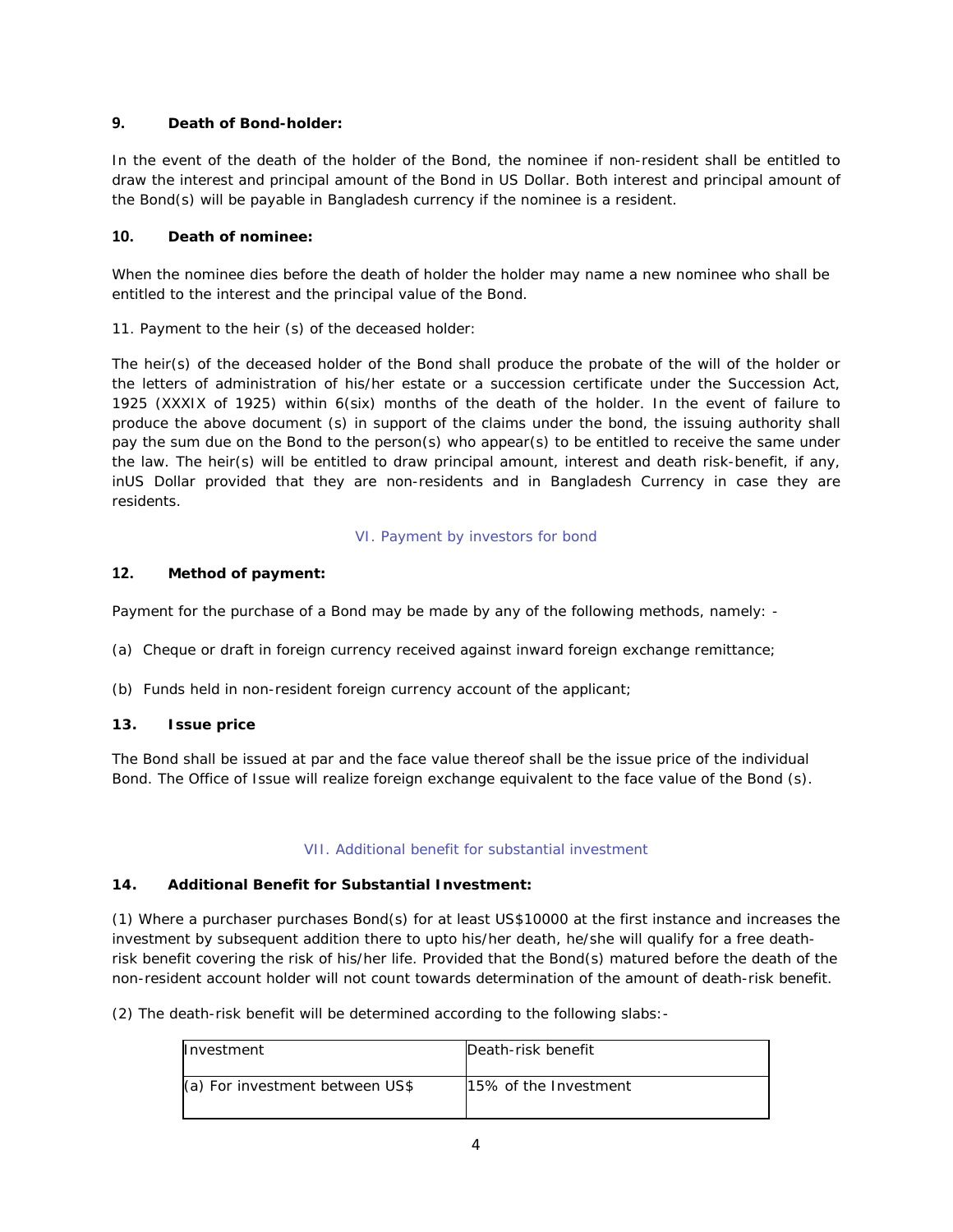| 10,000 and US\$ 20,000             | (Taka equivalent);    |
|------------------------------------|-----------------------|
| $(6)$ For investment between US\$  | 20% of the Investment |
| 20,500 and US\$ 50,000             | (Taka equivalent);    |
| (c) For investment US\$ 50,500 and | 25% of the Investment |
| above                              | (Taka equivalent);    |

Provided that the maximum amount of death-risk benefit shall not exceed Tk. 20,00,000 and that the age of the purchaser shall not be over 55 years at the time of his death.

(3) In the case of the death of a holder the death-risk benefit shall be paid in the following manner:-

(a) The Bond(s) are to be submitted to the Pay Office within a period of 3 (three) month from the date of death of the holder after which no claim for death-risk benefit shall be entertained.

(b) The total value of the Bonds submitted under sub-rule14(1) will determine the amount on which the death-risk benefit will be paid and the amount of the death-risk benefit will be calculated on the basis of slabs mentioned in sub-rule14 $(2)$ ;

(c) In case of death of both the holder and the nominee, the legal heir (s) of the purchaser will step into the shows of the holder or the nominee, as the case may be, and the provisions of clause 14(3)(a) will operate mutatis mutandis in determining the amount of death-risk benefit to be paid and sharing of such benefit.

(d) In the event of the death of the holder of the Bond, the nominee if resident shall be entitled to draw the death-risk benefit in Bangladesh Taka. Provided that the death-riskbenefit will be payable in foreign exchange if the nominee is a non-resident.

(4) If a purchaser buys bonds totaling US\$1,000,000(one million) or above, he/she will be treated as C.I.P. Provided that the C.I.P status of a Bond holder will be ceased if his/her investment in this bond goes below totaling US\$1,000,000 (one million) because of subsequent encashment and on his/her failure to attain the limit of totaling US\$1,000,000(one million) through further investment in the Bond within three months of encashment.

#### VIII. Issue of bonds

#### **15. Supply of Bond scrips and application forms:**

(1) The US Dollar Investment bond scrips and application forms will be supplied by the P.D.O. to the Offices of Issue through the Issuing Authority concerned and the latter shall remain responsible to render accounts of the Bond Scrips supplied.

(2) Supply of Bond scrips to other agencies, if authorized by the Government, shall be made by the P.D.O. directly or as may be decided by the Government.

#### **16. Method of issuance of Bonds:**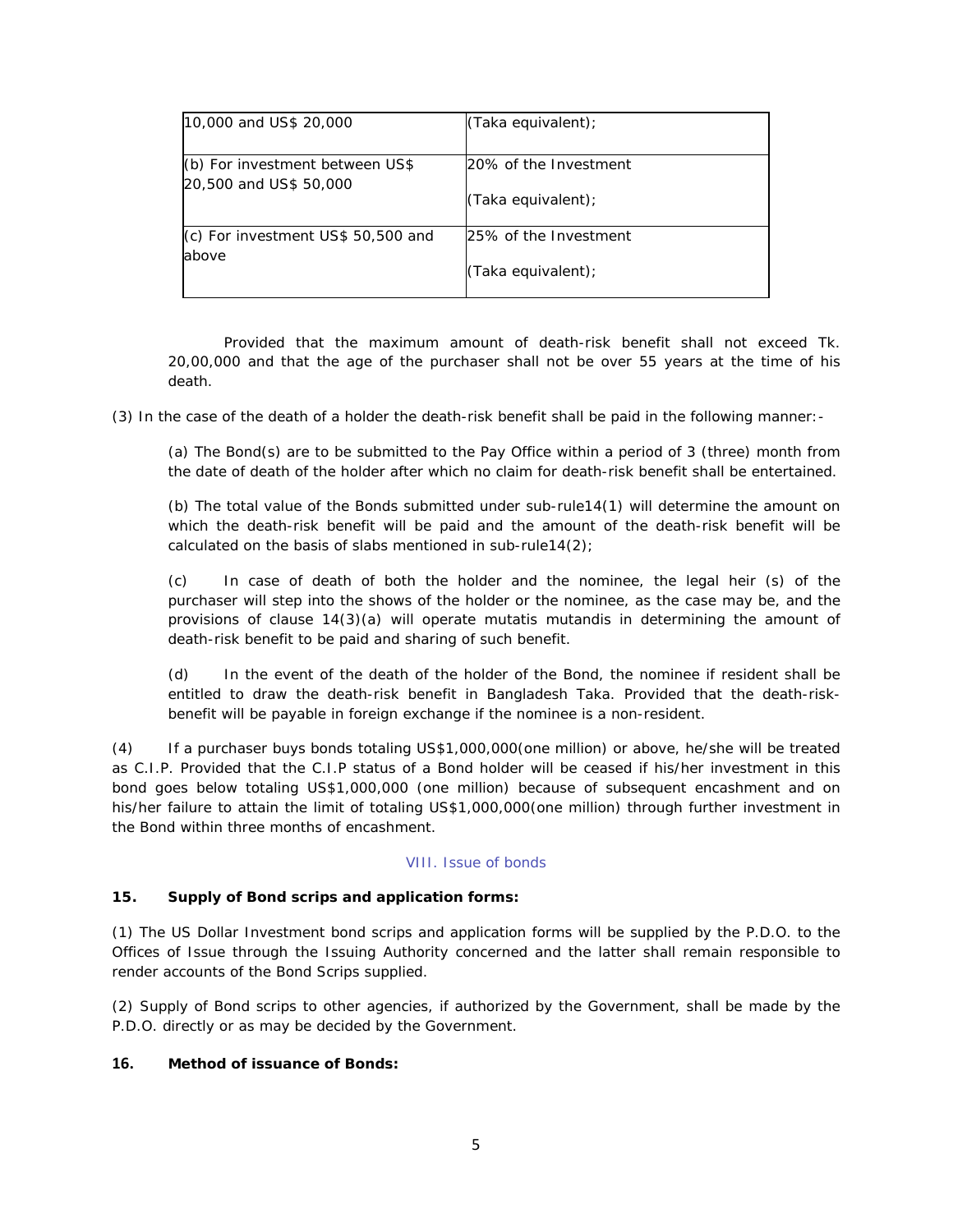(1) (a) On being satisfied that the applicant is eligible to purchase the Bond and the application made has been properly filled in and signed by the purchaser (in duplicate) in case of foreign branches of scheduled banks of Bangladesh, the Office of Issue will receive the foreign exchange equivalent to the face value of the Bond(s) applied for and issue the Bond(s) under the joint signature of two authorized officers. The Bonds shall be issued payable at the Office of Issue except when the Office of Issue is situated outside Bangladesh, in which case the Bonds shall be made payable at any of the selected branches of the scheduled banks in Bangladesh chosen by the applicant and indicated in his/her application. The delivery of the Bond(s) shall be made over to the applicant against his/her acknowledgement obtained on the back of the application. The particulars of the Bond(s) sold shall be recorded by the Office of Issue in the prescribed Register of Sales. Bonds of each denomination shall be issued according to their chronological serial numbers and recorded under separate openings for each denomination.

 (b) The issuing office may, on request in writing by the holder of a bond and without requiring him/her to file a fresh application, issue a new Bond for the principal amount only after obtaining his/her discharge on the matured Bond for complying with the payment formalities under rule 18(2).

(2) In the case of payment by cheque or draft, a provisional receipt shall be given to the applicant. The Bond shall be delivered immediately after collection of the proceeds of the cheque or the draft and against surrender of the provisional receipt and after obtaining acknowledgement on the back of the application. The date of issue of the Bond shall be the date of collection of the cheque or the draft, as the case may be.

(3) Particulars of the daily sales of Bond(s) and the value thereof shall be advised simultaneously by the Offices of Issue both to their Head Offices and the P.D.O. on the day of sales.

(4) The Head Offices of the Issuing Authority concerned will consolidate all advice of sale of Bonds received from the Offices of Issue and send a statement of sales promptly to the Public Debt Office so as to reach within 7 days from the date of sales in the case of sales by the branches of the scheduled bank in Bangladesh and within 14 days in the case of sales by their branches abroad, with an authority, to debit their Account with Bangladesh Bank with the Taka amount mentioned in the statement for instant credit to the appropriate Head of Government Account.

(5) For delay in the submission of the statement under sub-rule 16(4) above, penal interest at the rate of interest of the bond will be charged from the defaulting scheduled banks and the equivalent Taka amount of such penalty will be credited to Government Account.

(6) After issue of the Bond(s); the Offices of Issue abroad will forward, every month, monthly statement of sales in the prescribed form along with the original copies of the application to their respective Head Offices for dispatch of the same to the paying office concerned at which the Bonds were made payable. The Paying Office will, on the basis of the applications, enter the particulars in the prescribed Issue Register maintained by them. The Head Office shall obtain from the Paying Office due acknowledgement of the application so dispatched. The Paying Office shall ensure secured preservation of the application for reference at the time of payment of the sum due on the Bond(s). Offices of Issue in Bangladesh shall be the Paying Office as well as in respect of the Bond(s) sold by them and shall themselves securely hold the application for future reference. One copy of the monthly statement of sales shall be forwarded by the Office of Issue to the P.D.O. direct.

IX. Payment of interest and maturity value etc.

#### **17. Rate of Interest:**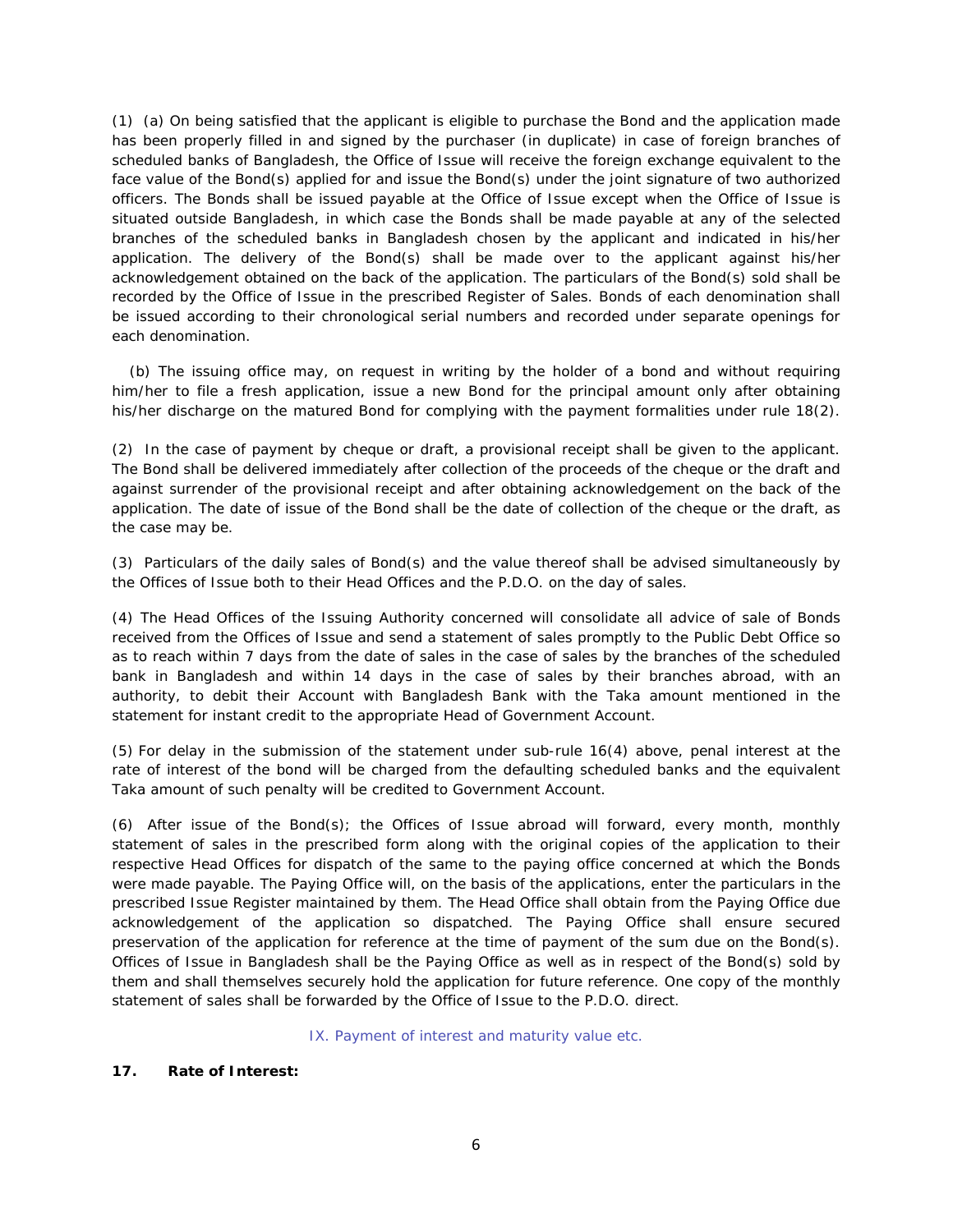(1) The Bond(s) will carry interest at the rate of 6.5 % per annum payable on half-yearly basis in U.S. Dollar.

In the event of the death of the Bond holder or payment to the heir(s), as the case may be, the payment of interest will be made in accordance with rule 9 and 11.

 (2) The principal value of the Bond(s) will be payable after or before maturity in accordance with rule-18

#### (3) **Methods of Payments of Interest-**

(a) (i) The holder of the Bond and in the event of his/her death, the nominee, and in the event of the death of both the holder and the nominee, the heir(s) of the purchaser may submit application in plain paper stating there in the particulars of the Bond(s) and the half year(s) for which the interest has become payable. The Paying Office will verify the particulars with reference to the interest cases on the back of the Bond itself and pay the amount of interest payable thereunder recording its pay order and on obtaining the acknowledgement of the applicant, holder or nominee or heir(s) on the application for payment of interest and after marking the relevant interest cases on the back of the Bond(s) with the date of payment under authentication.

(ii) The holder of the Bond may also submit application in duplicate in plain paper stating therein the particulars of the Bond(s) and the half years for which interest has become due along with original Bond(s) and photocopy thereof to the Office of Issue abroad. Issuing Office abroad will verify the signature of the applicant with the specimen signature recorded at their end and forward the original application along with photocopy of the Bond(s) to the paying office for making payment of the amount of interest to the holder, if found in order.

(iii) A holder may opt to authorize the office of issue in Bangladesh to retain the bond; to draw the interest payments thereon and the principal sum thereof on due dates on his/her behalf. Amounts so collected should be credited to the bond holder's account.

(b) After the interest has been paid, the related Bond(s) will be returned to the holder or the nominee who submitted the same for drawing the interest.

(c) The application relating to the interest paid will be forwarded, through the Head Offices of the Issuing Authority concerned to the P.D.O. who shall reimburse the amount to the bank by debit to Government Account.

#### **18. Payment of Maturity Value and Surrender Value:**

 $(1)(a)(i)$  On maturity or even before maturity of the bond, the holder and in the event of his/her death, the nominee and in the event of the death of both the holder and the nominee, the heir(s) of the deceased holder will be entitled to claim the principal value of the Bond(s) and other benefit in accordance with these rules.

(ii) The holder will be paid the principal amount and interest in accordance with the rule 4(1) and 4(5).

(iii) The nominee/heir(s) (as the case may be) will be entitled to draw the principal amount and interest in accordance with rule 9 and 11 above as the case may be.

(b) On receipt of discharged Bond(s), the paying office will refer to the terms embodied in the original application for purchase of the Bond(s) on its record as also the interest thereon and satisfy itself about the identity of the presenter and the genuineness of Bond(s) presented and then make payment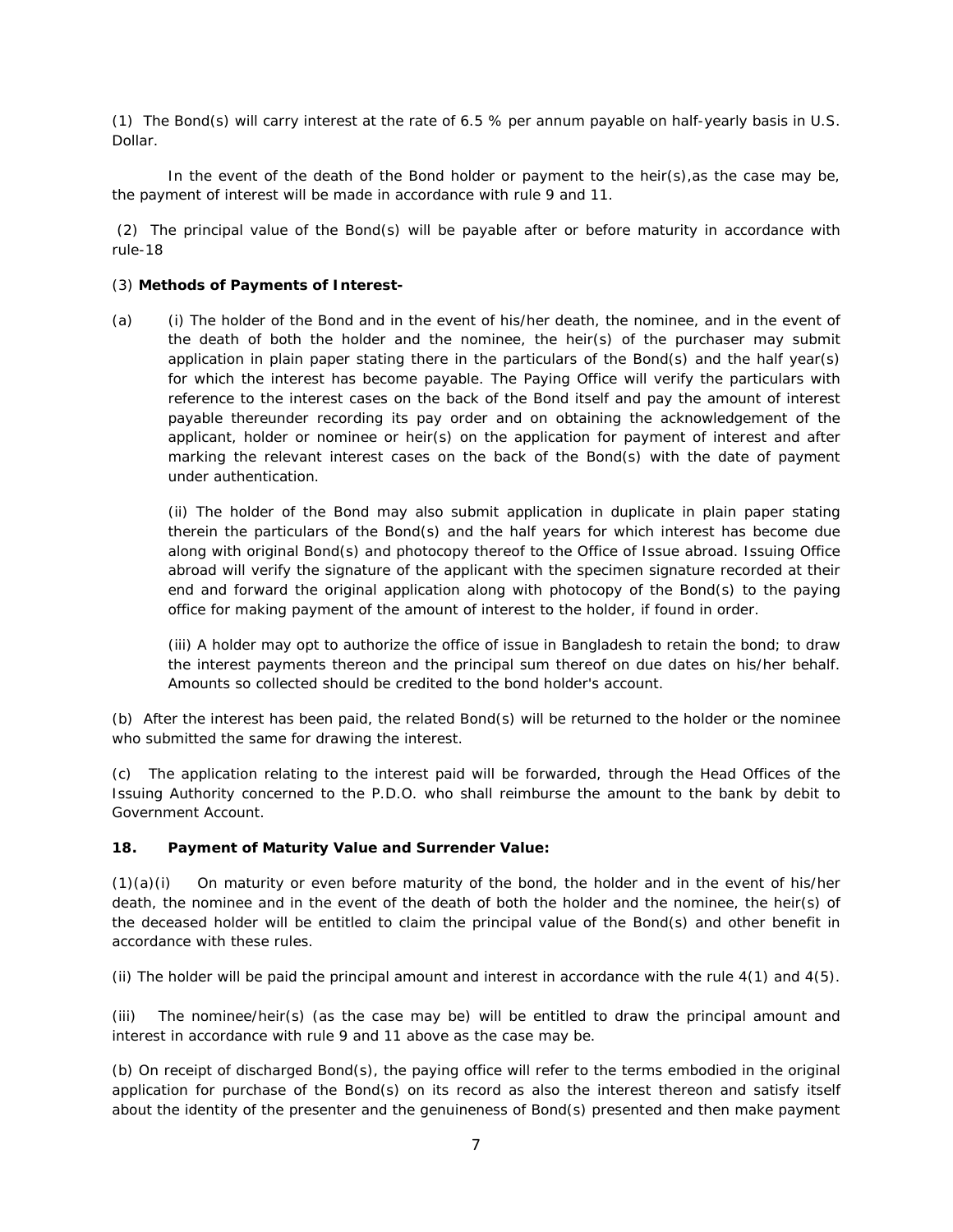of the principal value and interest if any after obtaining due discharge of the holder on the back of the Bond(s) ensuring further that no stoppage exists against the Bond.

(2) The discharged Bond(s) will then be forwarded by the Paying Office concerned to its Head Office for submission to the P.D.O. for re-imbursement. The P.D.O. after satisfying itself about the genuineness of the Bond(s) and the re-imbursement claimed there against shall reimburse the amount by debit to Government Account.

(3) The provision of Sub-Rule(1) and(2) above will apply mutatis mutandis, in cases of the payment in regard to Bond(s) surrendered before maturity as per provision of Sub-Rule 1 of Rule 4.

(4) The principal amount of the Bond may be credited in foreign exchange to the F.C. account of the holder, on his/her request.

X. Replacement of lost, stolen, destroyed, damaged or defaced bond

#### **19. Lost, Stolen and Destroyed Bonds:**

(1) If a Bond is lost, stolen or destroyed, the holder or the nominee thereof shall, on payment of the amount prescribed under sub-rule 19(4) thereof and after fulfillment of the necessary formalities, entitled a duplicate bond to be issued by the paying office. The holder or the nominee shall first submit an application along with a statement, detailing the particulars of the Bond and the circumstances under which it was lost, stolen or destroyed.

(2) After being satisfied about the identity and genuineness of the statement of the applicant, the Paying Office will immediately record the **'stoppage'** in Stop Register as well as in the Stop Cards appended in the Issue Register and Encashment Register and issue an interim **'Stop Advice'** to the Public Debt Office for similar action by the latter.

The Paying Office shall simultaneously acknowledge the receipt of the stop notice to the holder or the nominee concerned with advice to report the loss, theft or destruction to the local police station and submit a copy of the report acknowledged by the police station to the Paying Office."

(3) As soon as the copy of report from the police station regarding loss, theft or destruction of the bond is received, the correctness thereof will be verified by the Office of Issue by a reference to the prescribed Issue Register .The Paying Office will also find out if the requirements as indicated above have been complied with. The date of acknowledgement of the report from the police station will be entered in the prescribed Register of Lost, Stolen or Destroyed Bonds. After expiry of two months from the date of acknowledgement of said report from the police station and on furnishing a bond of indemnity executed in the prescribed Form, the holder will be entitled to have a duplicate Bond(s) and the Paying Office will, after fully satisfying itself, issue the duplicate Bond(s) under advice to its Head Office and the Public Debt Office. The Bond(s) will be issued under the same serial number and date and with the same particulars as embodied in the original Bond(s) and the word **"DUPLICATE"** shall be recorded in red ink at the right hand top of the Bond(s) issued in place of the original one. A suitable note regarding the issue of the duplicate shall be recorded against the Bond number appearing in the Issue Register as also in the prescribed Stop Register.

#### (4) **Fee for duplicate Bond:**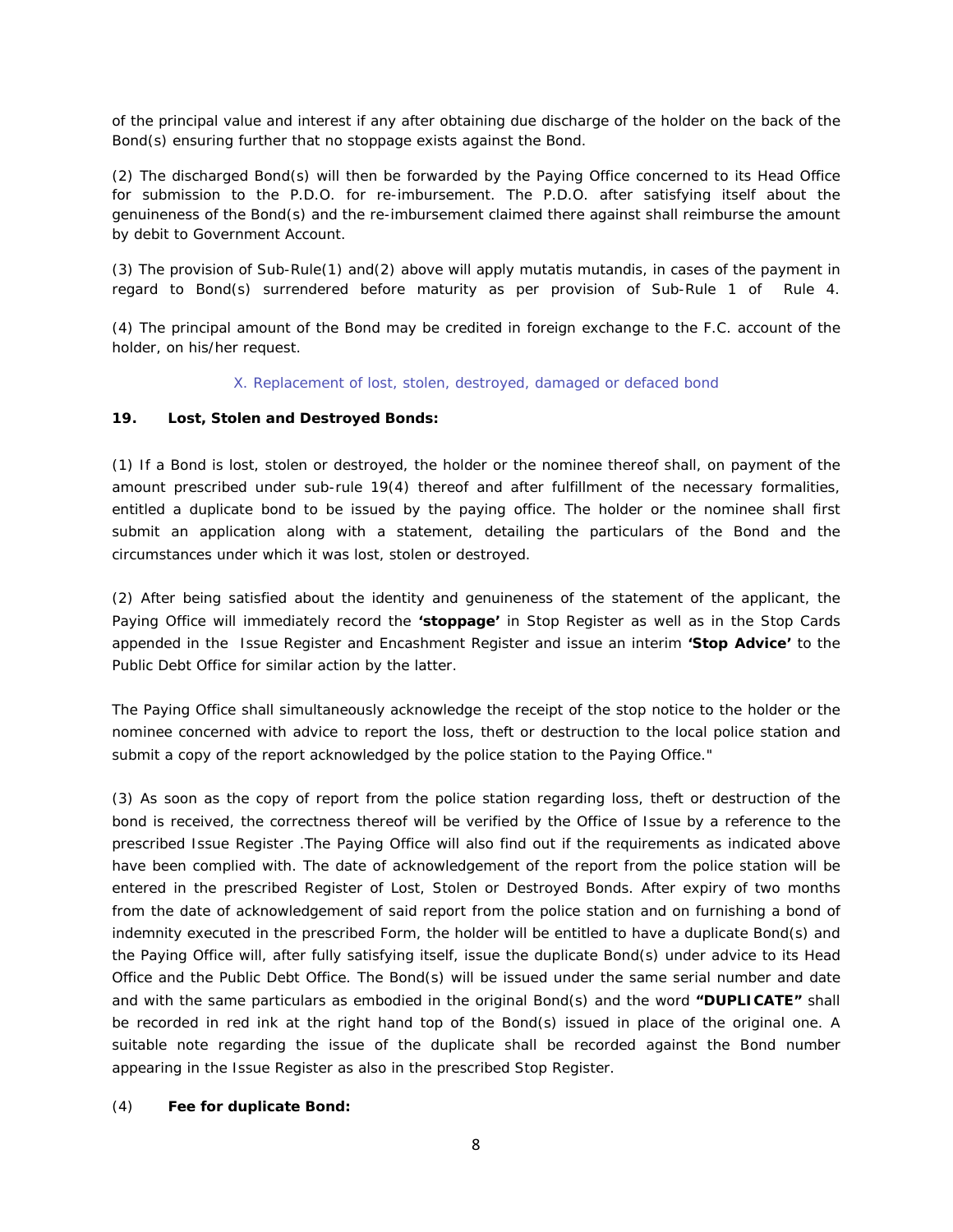Fee in the scale specified below shall be realized while entertaining report of loss, theft or destruction of Bond(s) requiring issue of duplicate and in no case this fee shall be refunded: -

(a) For each scrip of US  $$500$  and US $$1,000$  = US  $$5/-$ (b) For each scrip of US  $$5,000$  and US  $$10,000 = US $10/$ -(c) For each scrip of US  $$50,000$  = US  $$15/-$ 

Provided that the rate of fee may be changed by the Government from time to time.

(5) The amount of above fee shall promptly be passed on to the P.D.O. for credit to Government Account.

#### **20. Damaged or defaced bond:**

If a Bond is damaged or defaced, a duplicate Bond bearing the same number, date and other particulars as embodied in the original one shall be issued by the paying Office to the holder of the Bond against the application submitted with the relevant Bond(s) and the amount of the fee as prescribed in rule 19(4). The amount thus realized shall be passed on to the P.D.O. for prompt credit to Government account.

#### XI. PAYMENT OF DEATH RISK BENEFIT

**21.** (1) The initial investment of US \$ 10,000 and the amount invested thereafter in the purchase of the Bond(s) shall be taken into consideration for calculation of cumulative amount of investment entitled to the death -risk-benefit Smaller sums, if any, invested prior to the investment of the first US \$ 10,000 in one instance shall be excluded.

(2) The sum assured shall be worked out according to the provisions of these rules.

(3) The benefits under the death-risk-benefit shall accrue only in the event of death of the holder concerned and it shall relate to the Bond(s) awaiting maturity on the date of death. If the Bond(s) of initial investment of US \$ 10,000 mature earlier, the subsequent investment shall only be considered for calculation of the assured sum at the rate applicable on the cumulative amount of his/her investment beginning after the initial qualifying investment of US \$ 10,000;

(4) In the event of the death of the holder, the nominee and, in the event of the death of both the holder and the nominee, the heir(s) of the holder shall lodge claim of the death-risk-benefit in an application supported by the death certificate and the relevant Bond(s) to the Issuing Authority concerned.

(5) After fulfilling the requirements of rule 14 and after proper scrutiny of the claims and on due satisfaction on the basis the papers submitted and also on obtaining the due identification of the claimant(s), the Issuing Authority will recommend the case to the P.D.O. In the meantime, the Issue Authority shall obtain an indemnity bond from the claimant (s) and pay the amount to the claimant (s) in the proportion in which they have interest in the investment involved and approach the P.D.O. for re-imbursement.

(6) The P.D.O. on being satisfied about the claim shall reimburse the amount to the Issuing Authority concerned.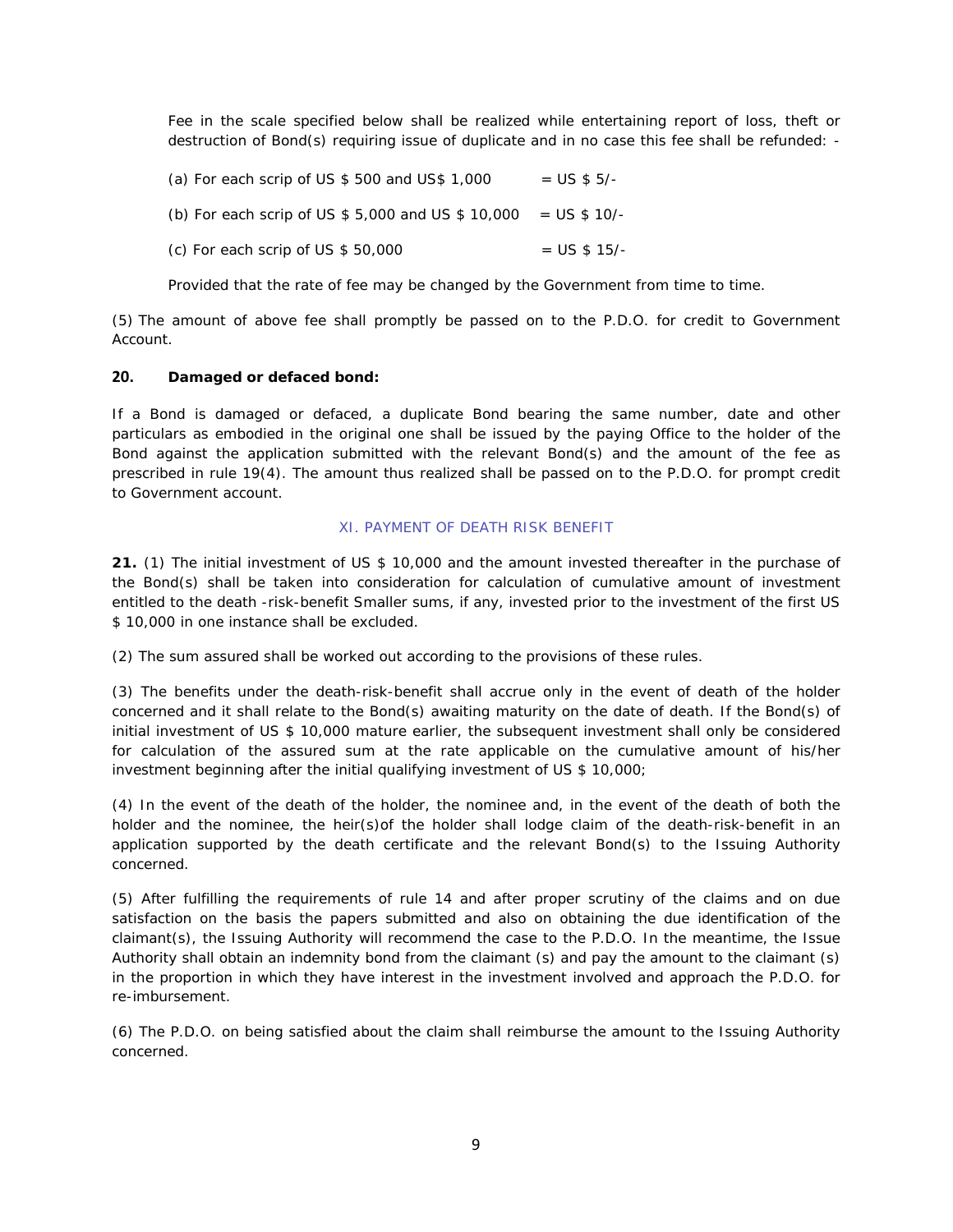#### XII. COMMISSION PAYABLE TO THE OFFICE OF ISSUE.

**22.** (a)(i) Commission will be paid to the office of issue at the following rates :-

Commission will be paid to the Authorized Dealer Banks/Agents at 0.5% on the face value of the bond for selling and re-selling/re-issuing the Bonds abroad respectively and equivalent Bangladesh Taka for selling and re-selling/re-issuing the Bonds within the country. Bangladesh Bank (BB) may pay the commission to the Authorized Dealer (AD) banks in Bangladesh Taka (BDT) within two working days by debiting the appropriate Government Account;

Provided that the rate of above commission may be changed by the Government from time to time.

(ii) Selling of the Bond: Upon selling of the Bond, the bank will deposit the sale proceeds in foreign exchange to BB within two working days. BB will deposit equivalent Taka to the appropriate government account;

(iii) Encashment of the Bond: Upon encashment of the Bond, the Authorised Dealer (AD) bank will pay the value to the bond holder under rule 4 in foreign exchange or in Taka, at holder's option and will seek reimbursement from the BB and BB will reimburse within two working days, by debiting the appropriate government account and settle in foreign exchange where the claim is in foreign exchange.

(iv) Reimbursement of interest payments: After payment of interest, the paying office will seek reimbursement from BB. BB will reimburse within two working days by debiting the appropriate government account.

#### XIII. THE HEADS OF GOVERNMENT ACCOUNT TO BE CREDITED/ DEBITED BY P.D.O.

**23.** The following heads of Government Account will be involved for proper accounting of the transactions relating to the Bond :

|     | Purpose                                                                                                                | Receipts Head                             |
|-----|------------------------------------------------------------------------------------------------------------------------|-------------------------------------------|
| (a) | Sale proceeds of U.S. Dollar Investment<br>Bond                                                                        | As allotted by the Ministry of<br>Finance |
| (b) | Recoveries of Penal interest for late deposit<br>of sale proceeds of U.S. Dollar Investment<br>Bond.                   | As allotted by the Ministry of<br>Finance |
| (c) | Receipts of fees for issue of duplicate U.S.<br>Dollar Investment Bond etc.                                            | As allotted by the Ministry of<br>Finance |
| (d) | Payment of face value of U.S. Dollar<br>Investment Bond on maturity                                                    | As allotted by the Ministry of<br>Finance |
| (e) | Payment of interest on half-yearly basis or<br>with the redemption value of U.S. Dollar<br>Investment Bond on maturity | As allotted by the Ministry of<br>Finance |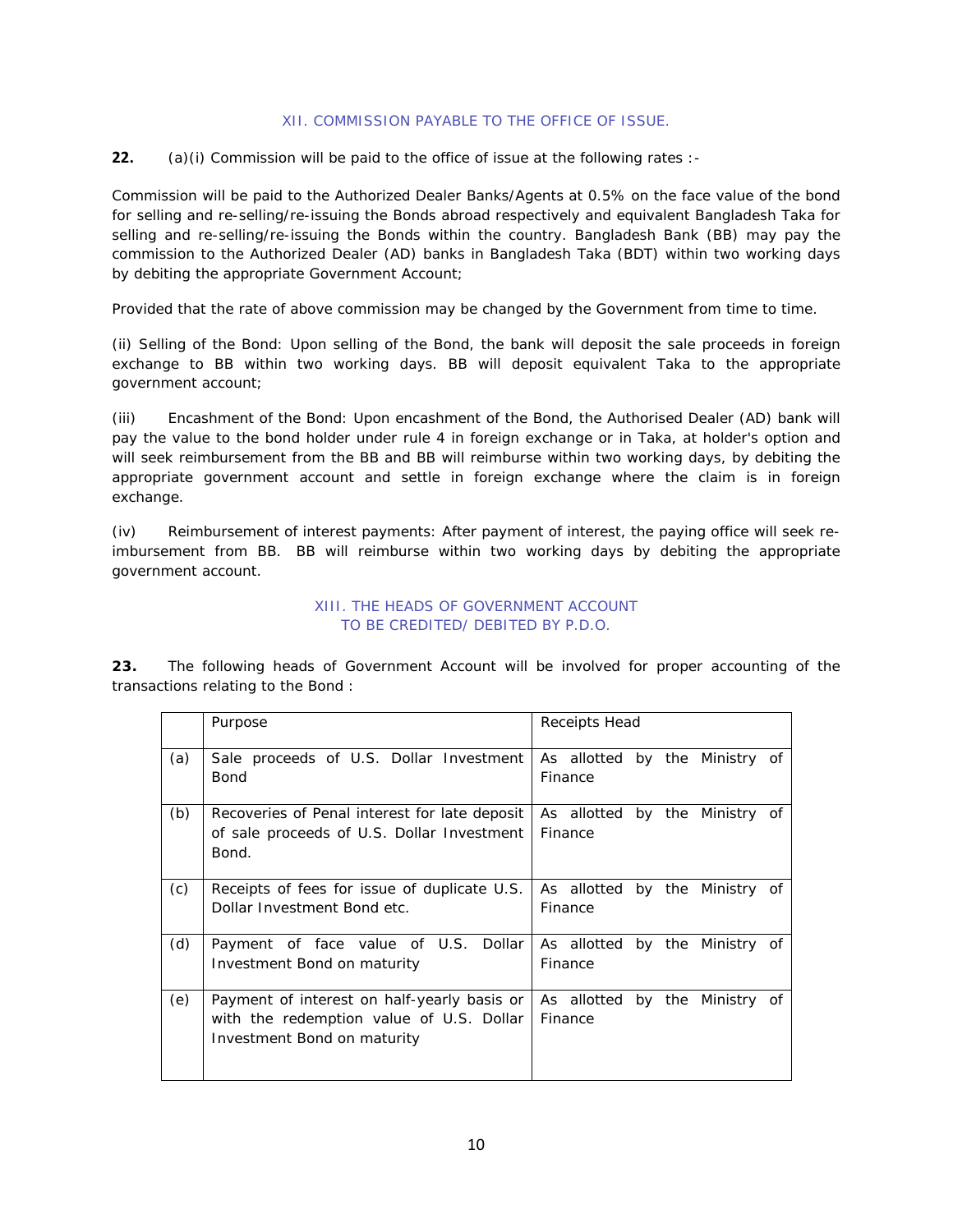|     | Payment of commission and management   As allotted by the Ministry of |                                |
|-----|-----------------------------------------------------------------------|--------------------------------|
|     | cost.                                                                 | Finance                        |
|     |                                                                       |                                |
| (g) | Payment of Death-Risk Benefit.                                        | As allotted by the Ministry of |
|     |                                                                       | Finance                        |
|     |                                                                       |                                |

#### XIV. MAINTENANCE OF RECORD

**24.** Forms and Registers mentioned in these rules for the administration and management of issue, encashment, etc. of the Bond(s) will be prescribed by the P.D.O. except the Application Form. The P.D.O. is hereby empowered to introduce further Forms and Registers and issue any executive order/orders as and when considered expedient for the smooth management of the affairs of the Bond and the Issuing Authority shall comply with the directives of the P.D.O. in this behalf.

#### XV. FUNCTIONS OF P.D.O.

**25.** (1) The Public Debt Office shall receive the supply of the copies of government notifications, rules, application forms and the Bond scrips from Ministry of Finance and ensure supply thereof to the Offices of issue through the Issuing Authority against proper acknowledgement and records.

(2) The control and supervision in the management of sale, encashment, etc. of the Bond shall rest with the P.D.O. Monthly progressive position of sale shall be advised by the Issuing Authorities to the P.D.O. by the 10th of the following month to which the sale relates and the P.D.O. will advise the position to the Government by the 20th of the same month.

(3) The expenditure on postage, telegram carriage, cartage and other incidental matters in connection with the management of the Bond(s) incurred by the P.D.O. shall be reimbursed by the Government.

(4) The P.D.O. shall be paid a commission of Tk.5000 per one crore per annum payable halfyearly on the amount of sale as on the 30th June and 31st December.

#### By order of the President

Dr. Shoaib Ahmed Secretary Internal Resources Division Ministry of Finance.

……………. ൈ ……………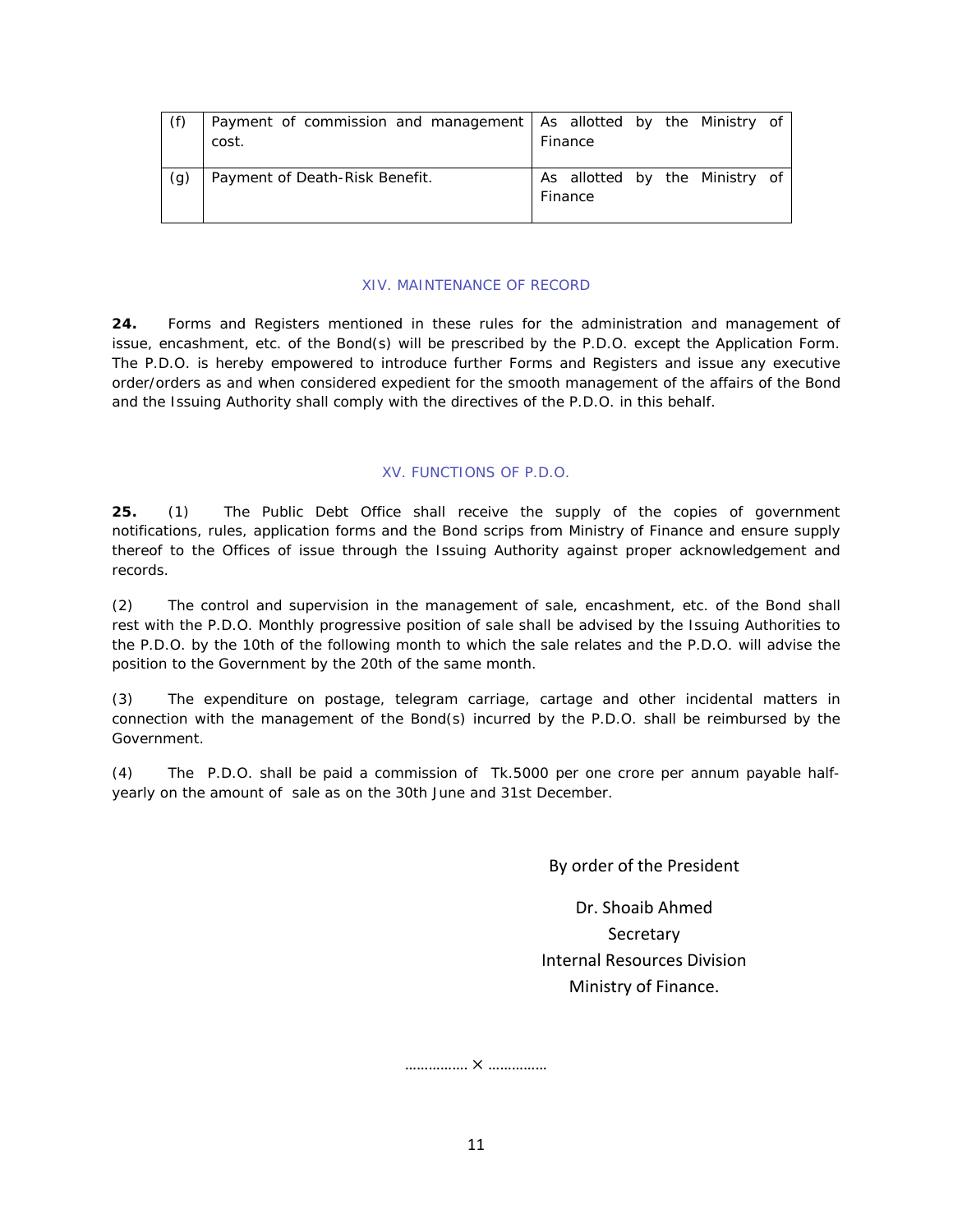#### **ANNEXURE**

FORM NO. DIB‐I

#### **APPLICATION FOR PURCHASE OF USDOLLAR INVESTMENT BOND**

SL. No. 2008. 2012. 2012. 2014. 2016. 2016. 2017. 2018. 2019. 2016. 2017. 2018. 2019. 2019. 2016. 2017. 2018. 2019. 2019. 2017. 2018. 2019. 2019. 2019. 2019. 2019. 2019. 2019. 2019. 2019. 2019. 2019. 2019. 2019. 2019. 2019

The Manager

. . . . . . . . . . . . . . . . . .

. . . . . . . . . . . . . . . .. . .

Dear Sir,

I. . . . . . . . . . . . . . . . . ……………………………………

(Name in Block Letter)

intend to purchase 3‐years US Dollar Investment Bond to the face value of

US\$...…………..................(US\$……….................................)only. My address, the name and address of the nominee and the bank branch (paying office) where from the amounts becoming due against the Bond(s) as interest and redemption value will be drawn as under :-

| Name and address of | Name of Paying Office. |  |
|---------------------|------------------------|--|
| Holder              | Nominee                |  |
|                     |                        |  |
|                     |                        |  |
|                     |                        |  |
|                     |                        |  |

- 2. Relation with the nominee:
- 3. I accept the conversion rate applied by you.
- 4. I declare that:‐
	- (a) I am a non‐resident account holder bearing Passport No. ……………….. and I maintain F.C. Account No. ..........................with......................................and I earn my wage/income as........…………….............................in.............................................. (Status)
	- (b) My date of birth is ……………………………

Contd. P‐2